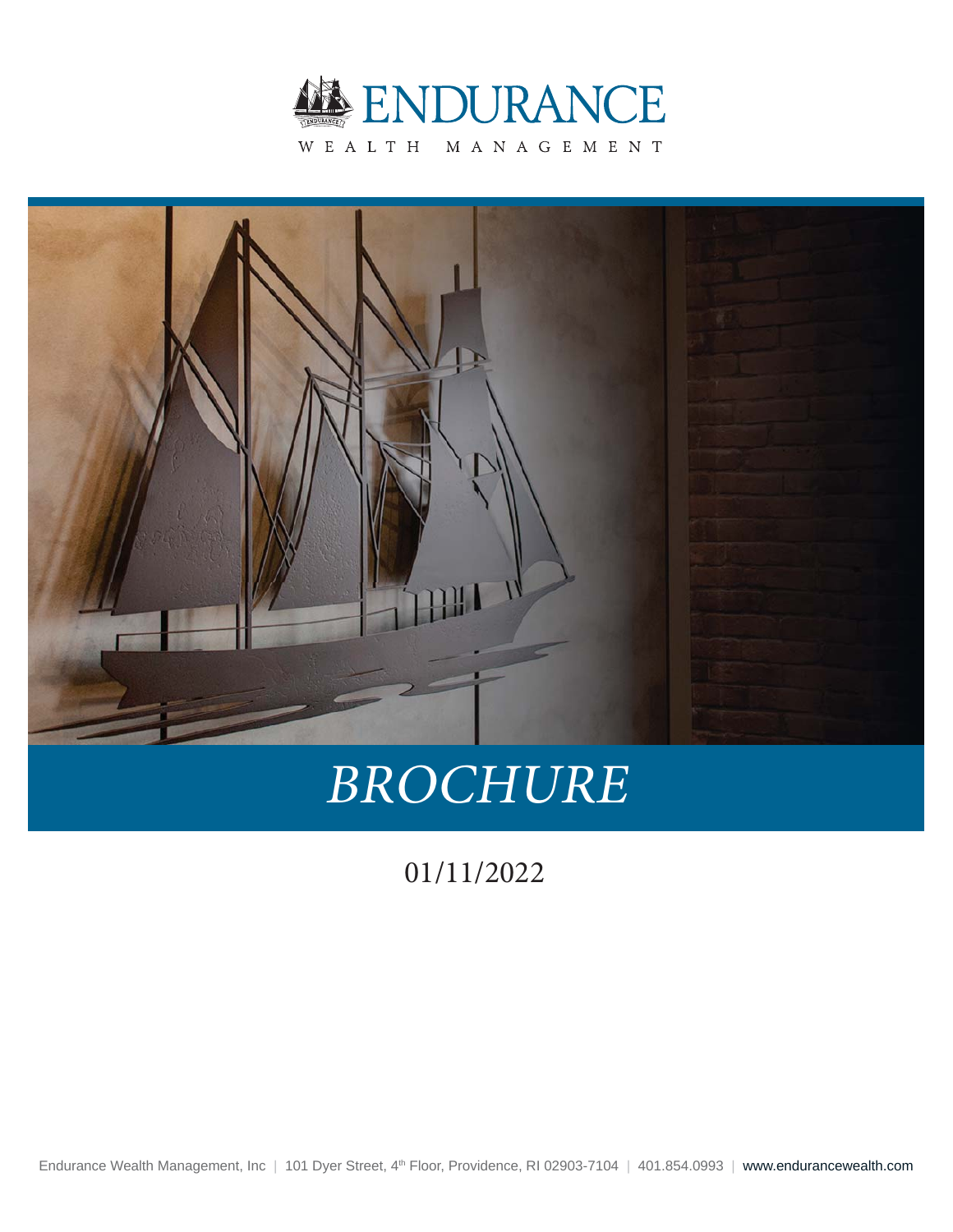## **Endurance Wealth Management, Inc.**

101 Dyer Street, 4th Floor Providence, RI 02903-7104 Phone: 401-854-0993

831 Lakeside Drive Carbondale, CO 81623 Phone: 970-948-3964

Endurancewealth.com

01/12/2022

This brochure provides information about the qualifications and business practices of Endurance Wealth Management, Inc. If you have any questions about the contents of this brochure, please contact J. Michael Costello, President, Endurance Wealth Management, Inc. at 401-854-0993 or by email mcostello@endurancewealth.com, or Karin I. Coulter, Chief Compliance Officer at 401-854-0993 or by email kcoulter@endurancewealth.com.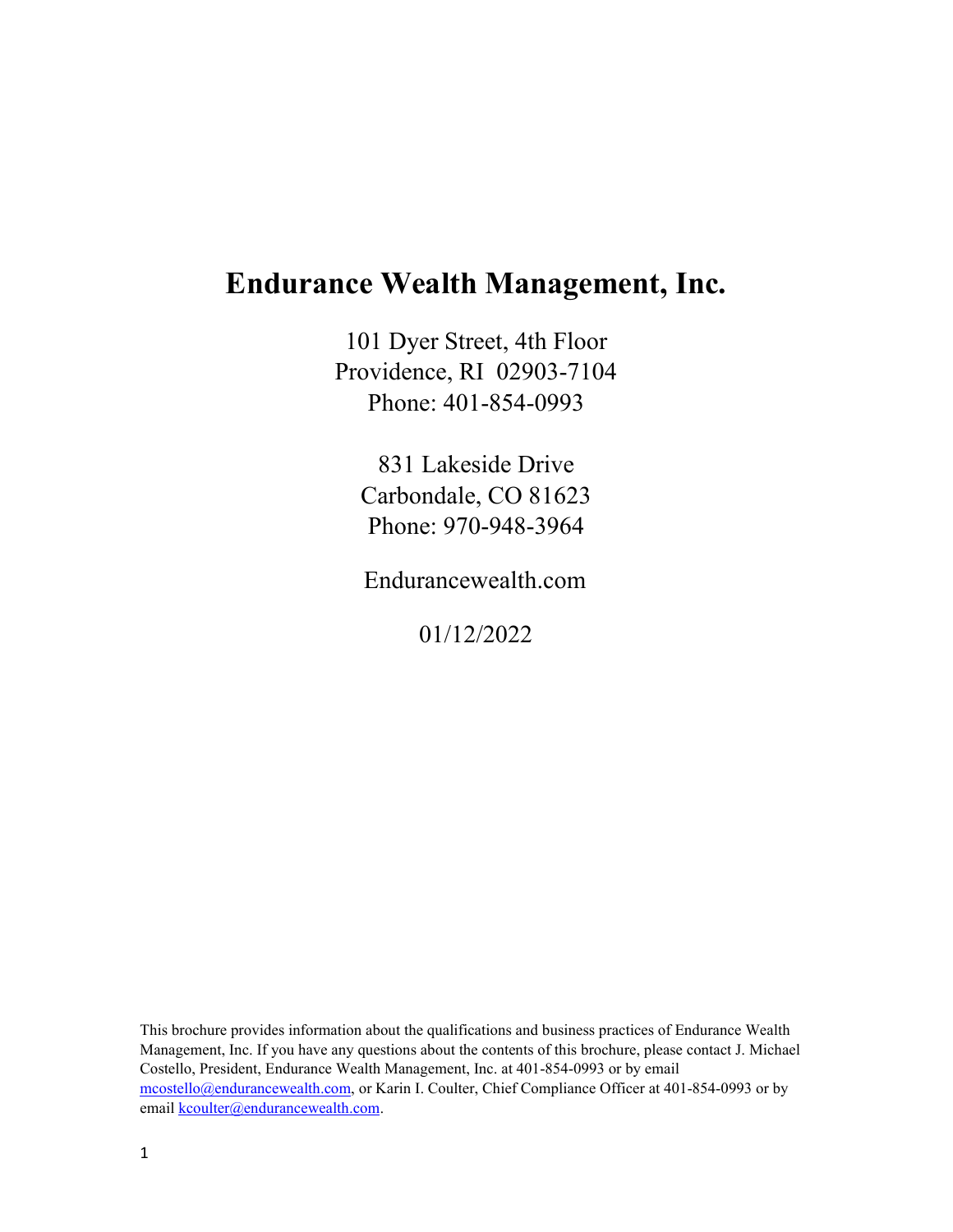The information in this brochure has not been approved or verified by the United States Securities and Exchange Commission or by any state securities authority.

Additional information about Endurance Wealth Management, Inc. is also available on the Internet at www.advisorinfo.sec.gov.

#### **Item 2 - Material Changes**

The Material Changes section of this brochure lists the material changes made since the last release of this brochure. This "summary" of changes will be made available to you at least annually. If you would like to receive a complete copy of the Form ADV Part 2, you may obtain it by contacting us by telephone at 401-854-0993 or by email at [kcoulter@endurancewealth.com.](mailto:kcoulter@endurancewealth.com)

Item 4: Recent requirements promulgated by the Department of Labor concerning individual retirement accounts (IRAs) are now included.

There have been no other material changes in the structure of the Company or to this brochure since its last release on January 11, 2021. Some of the material has been rewritten to reflect current regulations and for clarity.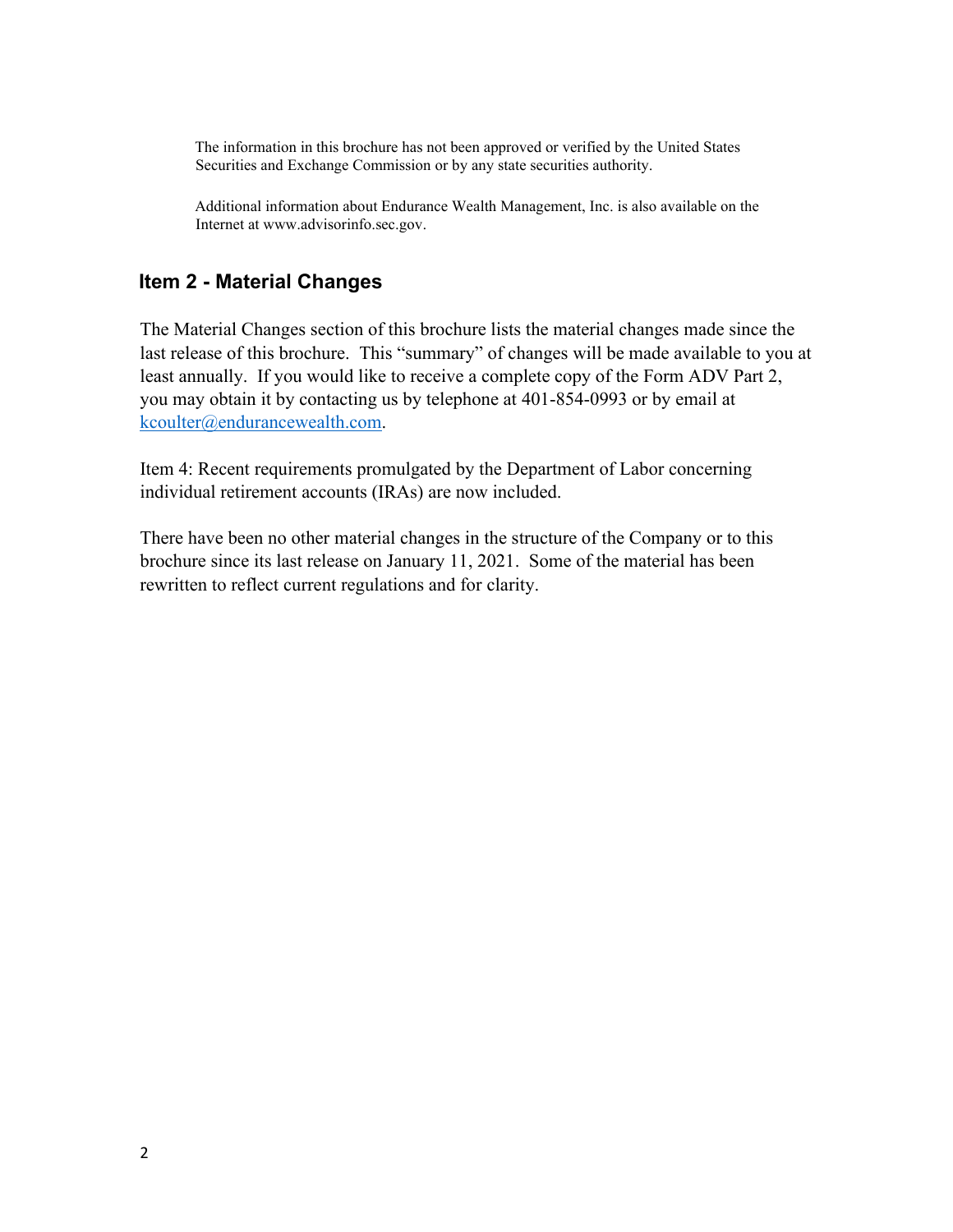## **Item 3 - Table of Contents**

| 11. Item 11 - Code of Ethics, Participation or Interest in Client Transactions and Personal Trading |
|-----------------------------------------------------------------------------------------------------|
|                                                                                                     |
|                                                                                                     |
|                                                                                                     |
|                                                                                                     |
|                                                                                                     |
|                                                                                                     |
|                                                                                                     |
| <b>PART 2B - Brochure Supplement</b>                                                                |
|                                                                                                     |
|                                                                                                     |
|                                                                                                     |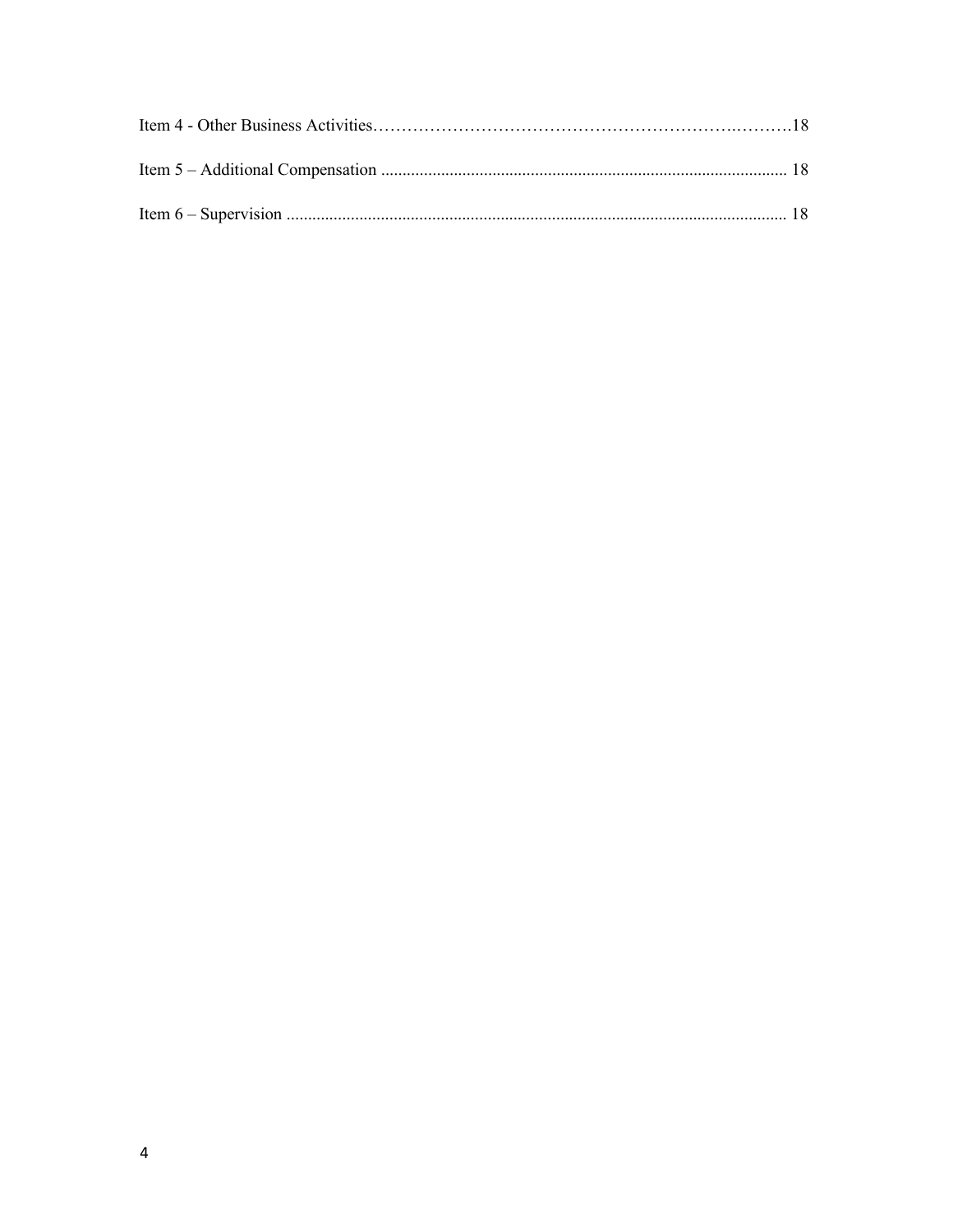#### **Item 4 - Advisory Business**

Endurance Wealth Management, Inc. (Endurance), a Registered Investment Advisor (RIA), is 100% owned and managed by J. Michael Costello. Mike earned his Bachelor of Arts degree from Boston College, is a Chartered Financial Analyst and has over 30 years of experience in the investment management business.

Based in Providence, RI, Endurance provides investment advisory services and manages investment advisory accounts on a discretionary basis for clients on a fee-based system, manages a large account on a non-discretionary basis and provides financial planning services in certain circumstances.

Endurance specializes in meeting the investment objectives of high-net-worth individuals and families, entrepreneurs, pensions and profit-sharing plans, trusts, estates, charitable organizations and corporations or other business organizations. Endurance's team of highly professional portfolio managers and researchers customize portfolio solutions for each client to meet their growth, income, tax requirements, risk constraints, time horizons and other financial requirements and circumstances.

Endurance and its employees have the fiduciary obligation of a duty of care, a duty of loyalty and the duty to follow their client's instructions. Endurance and its employees place the interests of its clients first and serve each client to the best of their care, skill, honesty, integrity, competency, prudence and diligence under the circumstances then prevailing. Endurance and its employees exercise their responsibilities based on the investment objectives and the needs of the investor without regard to the financial and other interests of Endurance or any related entity or other party. Endurance is committed to the preservation of each client's capital and to the growth of their portfolios over the longer term.

We are deemed to be a fiduciary to advisory clients that are employee benefit plans or individual retirement accounts ("IRAs") pursuant to the Employee Retirement Income and Securities Act ("ERISA"), and regulations under the Internal Revenue Code of 1986 ("the Code"), respectively. As such, we are subject to specific duties and obligations under ERISA and the Code that include among other things, restrictions concerning certain forms of compensation."

We may assist you with retirement plan accounts and this assistance may present a conflict of interest. When you leave an employer there are typically four options regarding an existing retirement plan account and you may use a combination of these options; 1) if permitted, leave the funds in your former employer's plan, 2) if roll overs are permitted and you have a new employer with a plan available, roll over the funds to your new employer's plan, 3) roll over to an Individual Retirement Account ("IRA"), or 4) withdraw or cash out your funds form the plan which may have adverse tax consequences depending on your age. When we recommend that you roll over your retirement plan assets into an account to be managed by us, such a recommendation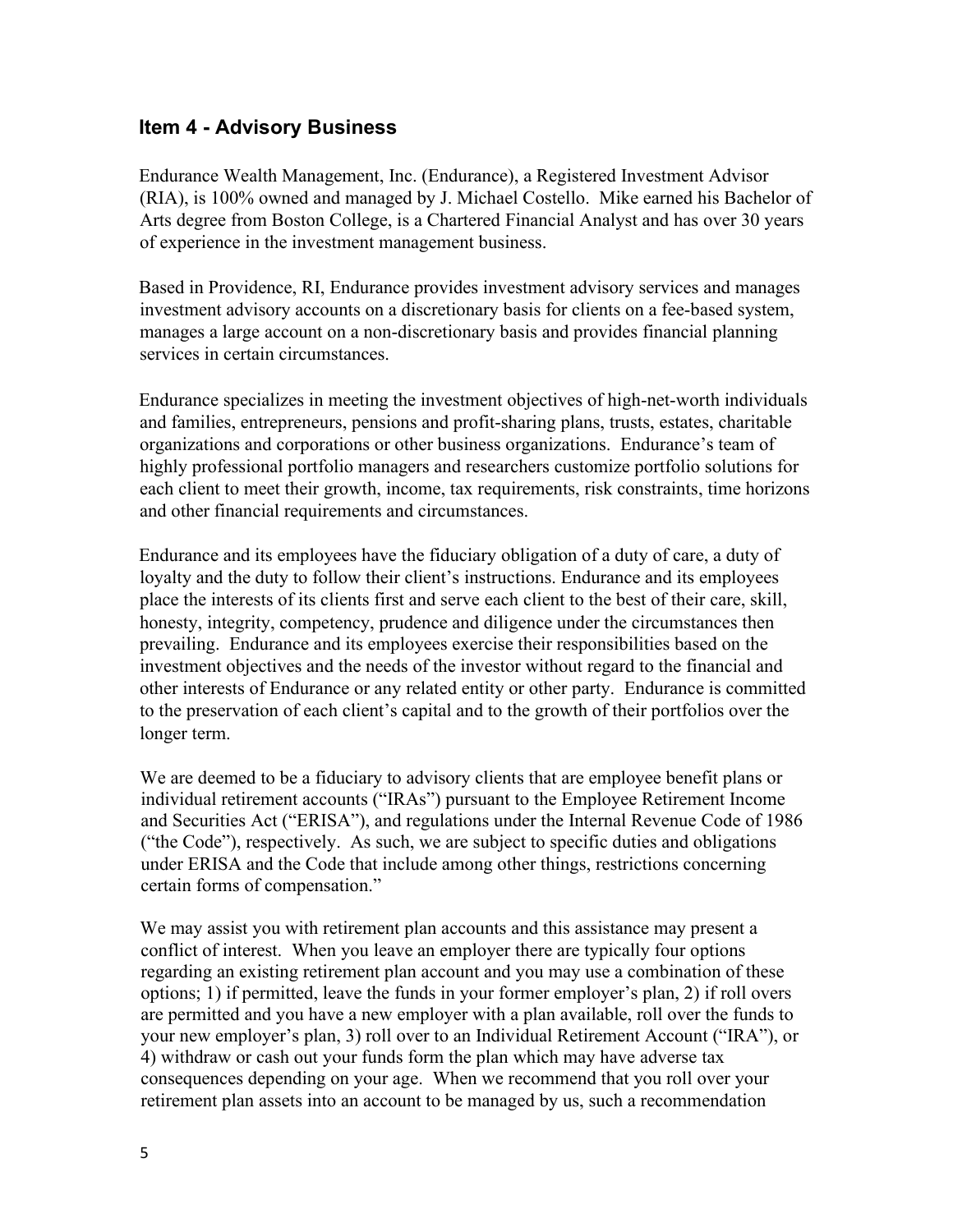creates a conflict (benefit to us) when we earn an advisory fee on your rolled over funds. You are under no obligation to roll over retirement plan assets to an account managed by us.

To accomplish these client objectives, our portfolio managers develop a Client Investment Profile with and for each client. They select and recommend a mix of investments appropriate to achieve the client's needs for growth, income, liquidity, and tax considerations, while staying within the client's tolerance for risk and volatility. Endurance also honors client requests not to invest in certain socially conscious issues. These investment strategies are reviewed thoroughly with the client at least once in every calendar year, or upon a change in the client's circumstances or a significant change in a client's investable funds.

Our Investment Committee, composed of our portfolio managers and research department, uses the recommendations of Endurance's research professionals to develop, maintain and modify its list of recommended stocks and to select taxable and tax-exempt fixed income securities. Equity securities include exchange-listed securities, securities traded over the counter, foreign issuers, Exchange Traded Funds (ETF's), options on securities, and occasionally warrants. We may purchase the preferred stock of a recommended company, rather than the common stock, when we determine it is a more appropriate investment. Fixed income opportunities include domestic and international, government and corporate securities. We place short-term investment requirements in Money Market Mutual funds, high grade Commercial Paper, Certificates of Deposit of banks with assets in excess of \$5 billion and repurchase agreements secured by US Government securities. Mutual funds will often be selected for small, related family accounts to meet their investment diversity and liquidity requirements economically and prudently.

Our research team evaluates the global and domestic economic, financial and political landscapes and reevaluates the risks in the equity and fixed income markets. Critical to this analysis is the distinction between short-term aberrations and longer-term trends. In addition to the fundamental and technical research provided by our research professionals, Endurance's Investment Committee also refers to information obtained from other sources. These may include financial newspapers and periodicals, corporate rating services, research material provided by other well-known professionals, annual reports, prospectuses, documents filed with the Securities and Exchange Commission and company press releases.

As of December 31, 2021, Endurance managed approximately \$1,093458811 of assets on a fully discretionary basis and \$136,306,671 on a non-discretionary basis. To protect client securities and funds, all client assets are held by a qualified custodian.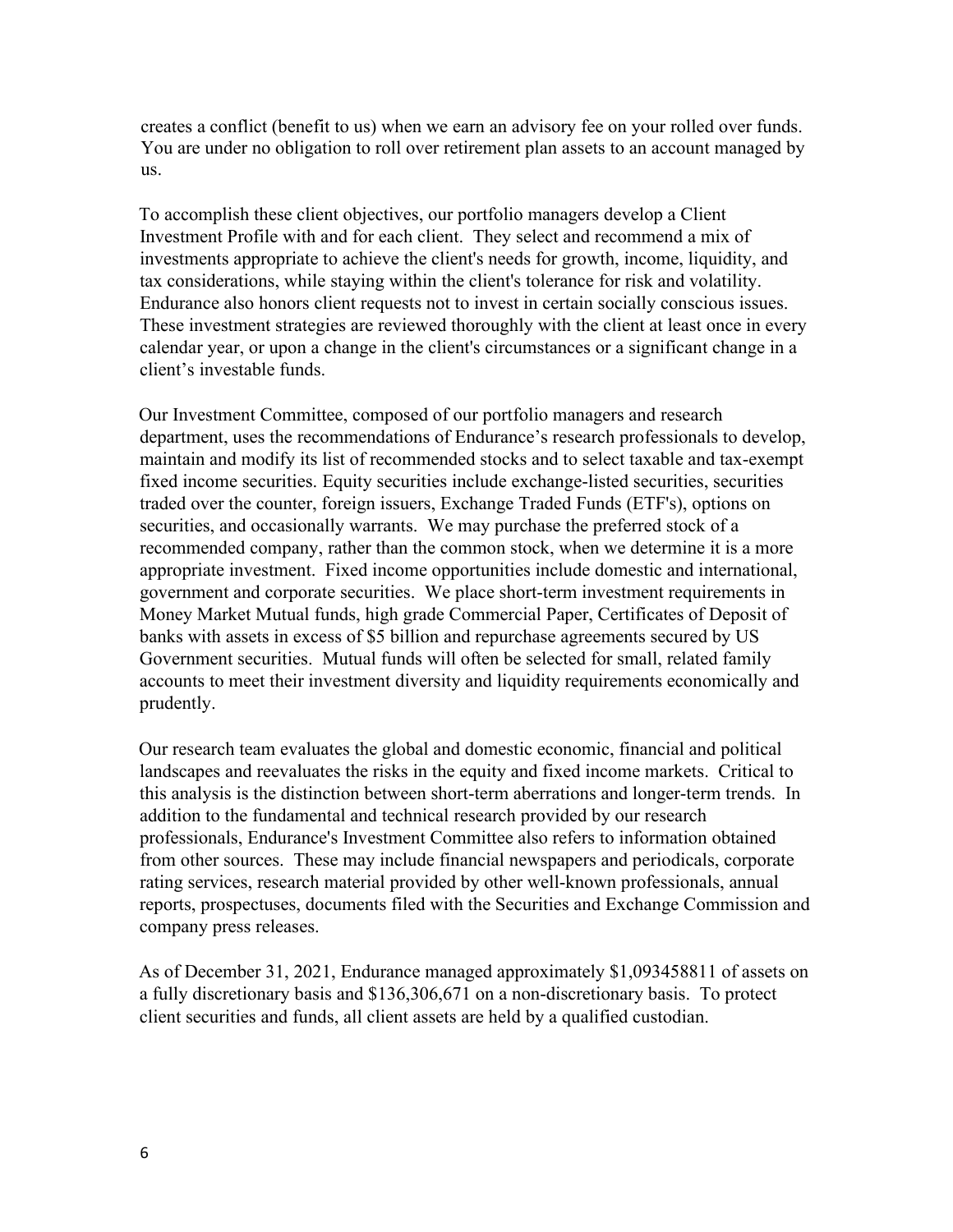#### **Item 5 - Fees and Compensation**

Although we occasionally accept accounts of less than \$1,000,000 in total asset value, most accounts are more than that amount either individually or as combined related accounts. Fees are charged as a percentage of total assets under management as follows:

- 1.25% per annum for the first \$1,000,000
- 1.00% on the next \$2,000,000
- 0.80% on the next \$2,000,000
- Fees are negotiated for assets more than of \$5,000,000
- Fees are negotiated for assets which are managed on a non-discretionary basis
- Fees for Financial Planning Services are negotiated

Except as indicated above, we normally do not negotiate fees. We make a reduced fee rate available for public charities and certain accounts for which only minimal services are provided.

Where appropriate, Endurance may combine family accounts and price its services based on the aggregate value, rather than the value of each individual account. Although the fees may be combined, each account is managed independently according to the agreed upon Client Investment Profile for each portfolio.

It should be noted that under Endurance's fee structure, it is possible for a smaller account to incur a larger fee, by percentage, than a larger account.

Each portfolio's quarterly fee is computed by having all publicly traded securities held in the portfolio priced by the account's custodian, based on the closing price at the quarter's end. All private equity holdings and non-marketable securities not priced by the custodian are valued at cost or a "fair market value" based on the company's financial condition and its performance versus plan, whichever is lower.

Endurance usually places smaller accounts, such as children's trusts, in a brokerage account with Fidelity, and invests the assets in a variety of mutual funds and ETFs. In addition to those normal fees charged by the mutual fund, Endurance charges a fee of \$100.00 in arrears for selecting and monitoring the selected mutual funds for these accounts. Where investment appropriate, no-load funds are preferred.

All Mutual Funds, including Money Market Mutual Funds, have operating expenses that are deducted from the fund's assets. The amount of these expenses varies from fund to fund, as expressed in the fund's "expense ratio". Special fees, such as a short-term redemption fee, may be charged by a fund sponsor and deducted from the proceeds of a sale or added to the cost of a purchase. Information concerning these fees and any special transaction fees that may apply are found in the Fund's prospectus. Endurance applies quantitative analysis of each fund's performance, selects funds that are the most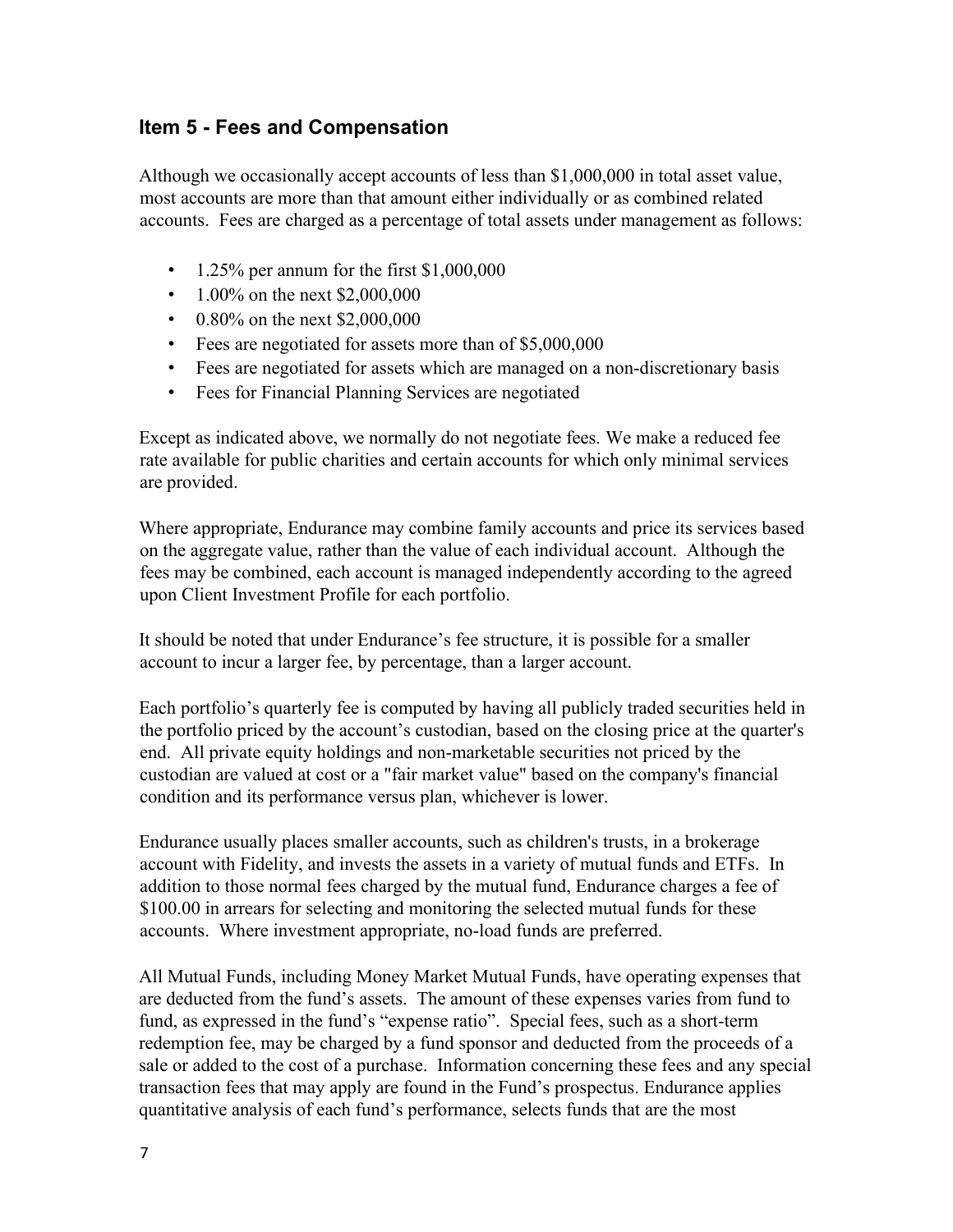advantageous class and lowest expense ratios and other statistical data to identify funds and their managers appropriate for investment.

Although Exchange Traded Funds trade similarly to equities and at the same commission rate, they are similar to Mutual Funds in that they have operating expenses that are deducted from the assets of the fund. The amount of these expenses varies from fund to fund.

Depending on the specific investment, there may be commission charges, regulatory transaction fees, load charges, operating expense charges or other charges associated with the purchase, sale or holding of other investments. These charges are disclosed on the trade confirmation or in the disclosure document made available in connection with an account's investment in such other types of instruments. A client must specifically consent to make an investment in this type of security before it is purchased.

Neither Endurance nor any of its employees receives any compensation for the sale of mutual funds, ETF's or other securities or investment products including asset-based sales charges or service fees or compensated based on of a share of capital gains or capital appreciation as in the case of the sale of nonpublic securities. Endurance and its employees do not receive any economic benefit, from markups, commissions or for any other service/arrangement on products recommended to the client.

#### **Item 6 - Performance-Based Fees and Side-By-Side Management**

Endurance and its supervised employees do not charge or accept performance-based fees, hourly or flat fees, or any other kind of fee other than the stipulated fee based on a percentage of assets under management computed at the end of each calendar quarter.

#### **Item 7 - Types of Clients**

Endurance specializes in advising and meeting the investment objectives of high-net worth individuals and families, entrepreneurs, pension and profit-sharing plans, trusts, estates, charitable organizations and corporations or other business organizations.

#### **Item 8 - Methods of Analysis, Investment Strategies and Risk of Loss**

Endurance's investment process is fundamentally oriented and uses a two-pronged approach to arrive at an investment strategy – a qualitative top-down and a quantitative bottom-up comprehensive analysis. Endurance's Investment Committee, which is comprised of all the portfolio managers and the research team, meets on a weekly basis to formulate and/or modify our investment strategy. Also, the Investment Committee will meet at any time to discuss changing market conditions or a new investment opportunity. This process is the initial step we use to develop an asset allocation, stock and bond selection, and portfolio structure strategy.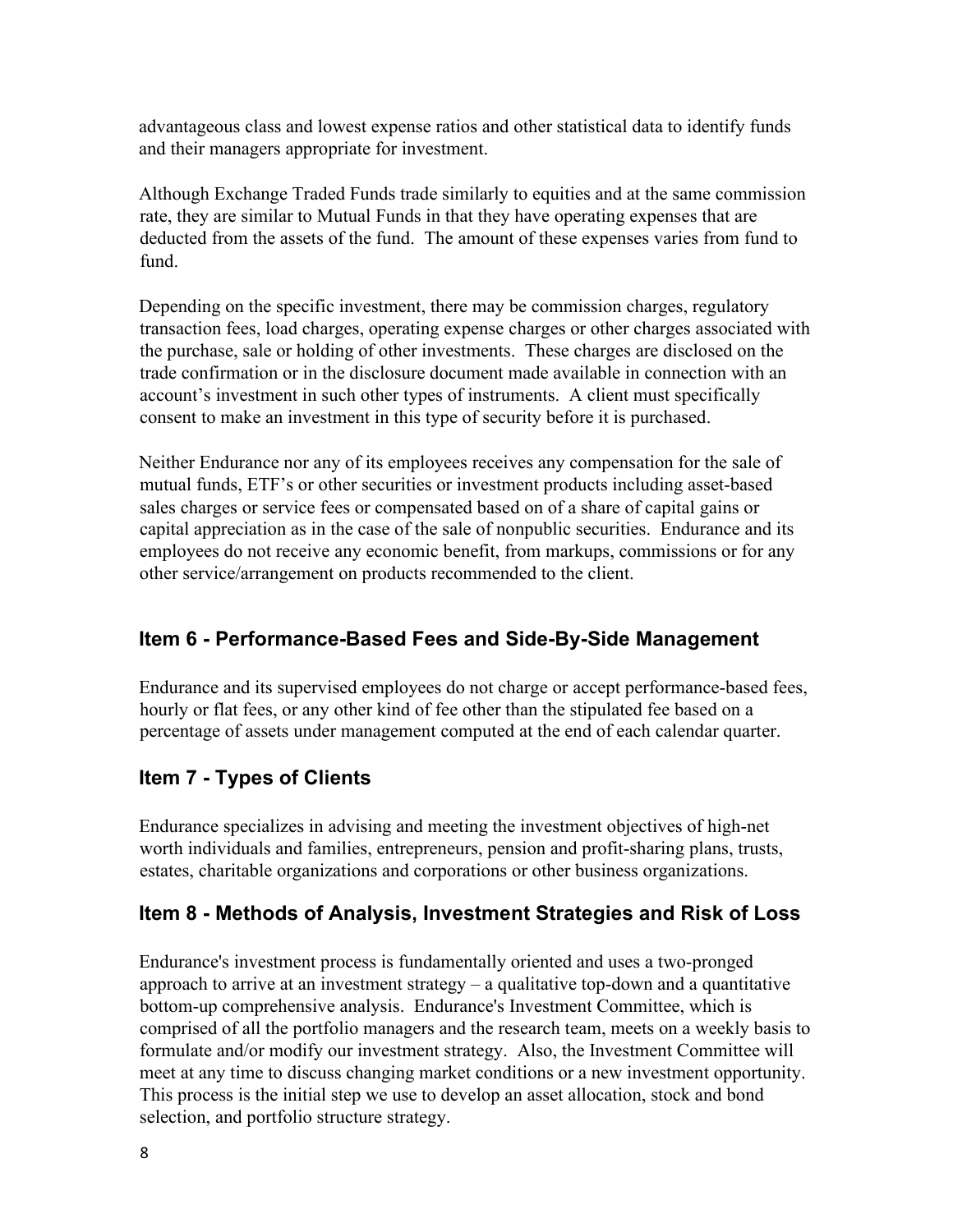**Qualitative Top-Down Analysis:** The Investment Committee thoroughly discusses global macro issues such as:

- The economic forecasts for various regions and countries within those regions;
- Any specific financial issues within each region;
- The political dynamics with each region;
- Actions of foreign central banks;
- The trends of various commodity prices; and,
- The trends of major foreign currencies as they relate to the dollar.

Next the Investment Committee discusses the United States economy in depth, looking at such factors as:

- Actual and forecasted Gross Domestic Product;
- A variety of leading, coincident and lagging economic indicators and current and expected monetary and fiscal policy;
- Corporate earnings trends and forecasts;
- Current and expected levels of interest rates;
- The risks of inflation or deflation;
- The potential impact of current and forecasted economic conditions on Federal Reserve policy given its dual mandate;
- The current political environment; and,
- Any outside risks to any of these forecasts.

Based on this discussion, the Committee develops a forecast of expected returns for the various equity and fixed income markets over the next six to twelve months.

**Quantitative Bottom-Up Analysis:** Research reports are presented to the Investment Committee, the results of both fundamental and technical research. Drawing on our experience, our independent research, other professional research, individual company filings, financial publications, and corporate rating services, we identify new investment opportunities and track the progress of current equity and fixed income holdings.

The Investment Committee is then able to design an investment strategy and asset allocation plan, based on their macro forecast of expected returns combined with the research-developed list of securities.

The Investment Committee recognizes the inherent risks that exist in investing in any security. In addition, it weighs the risk involved in overall market volatility and the risk that global equity prices and global interest rates may each move coincidentally or independently. The Investment Committee works to minimize these risks, and therefore the loss of principal, when they determine Endurance's asset allocation, sector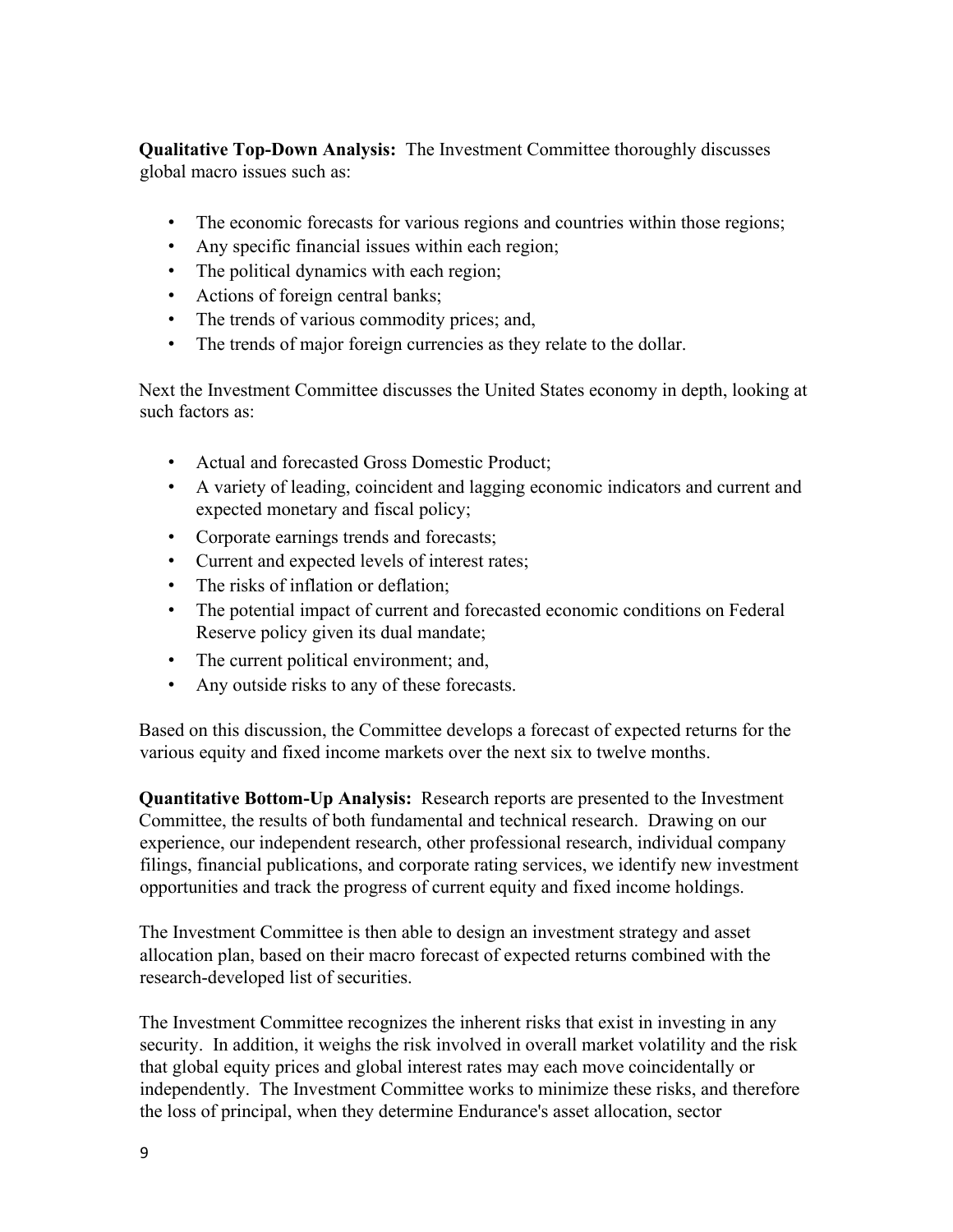weightings, individual security selections and fixed income maturities. All portfolios reflect the approved strategy and asset allocation, as adjusted by the portfolio manager to meet the previously determined Client Investment Profile objectives.

Endurance is a fundamental investor with a long-term market view. Endurance believes that frequent, short-term trading cannot be successful, nor would such a strategy reflect the fundamental strength and expertise of our firm. In fact, our turnover ratio only averages between 15% and 20% annually. Unless otherwise instructed by the client, Endurance does not leverage a portfolio through borrowing or employ a "long short strategy."

Endurance's investment universe is centered on recognizable, liquid companies with strong balance sheets and cash flows. This includes large and mid-cap companies, and occasionally small-cap, in both growth and value styles. To further minimize risk, we assign to each holding an upside and downside target price. Target price attainment on the upside may warrant reconsideration for trimming. Downside target price attainment is very disciplined and may result in a sale.

Endurance's fixed income strategy focuses on taxable and tax-exempt bonds which are generally investment grade or better. In choosing among multiple available securities with similar return and risk characteristics, Endurance generally favors those securities that appear to be most attractively priced, taking into consideration their yields, call protection, liquidity, and risk characteristics. We closely monitor the current and expected future financial condition of each individual holding. Any financial deterioration or any other cause for a potential ratings downgrade may trigger the security's prompt sale.

All clients are counseled that investing in equity and fixed income securities involves, market, interest rate, credit, liquidity, inflation, political, regulatory, and regulatory risk.

#### **Item 9 - Disciplinary Information**

Neither Endurance nor any of its employees has been or is the subject of any disciplinary, criminal, or civil legal action or the subject of any administrative hearing before the SEC or any other federal regulatory authority. Neither has Endurance or any of its employees been involved in a self-regulatory proceeding, been found to be involved in a violation of self-regulatory rules or barred or fined for such violation.

#### **Item 10 - Other Financial Industry Activities and Affiliations**

Endurance and its management are not registered and have no applications pending to register as a broker dealer or as the registered representative of a broker dealer or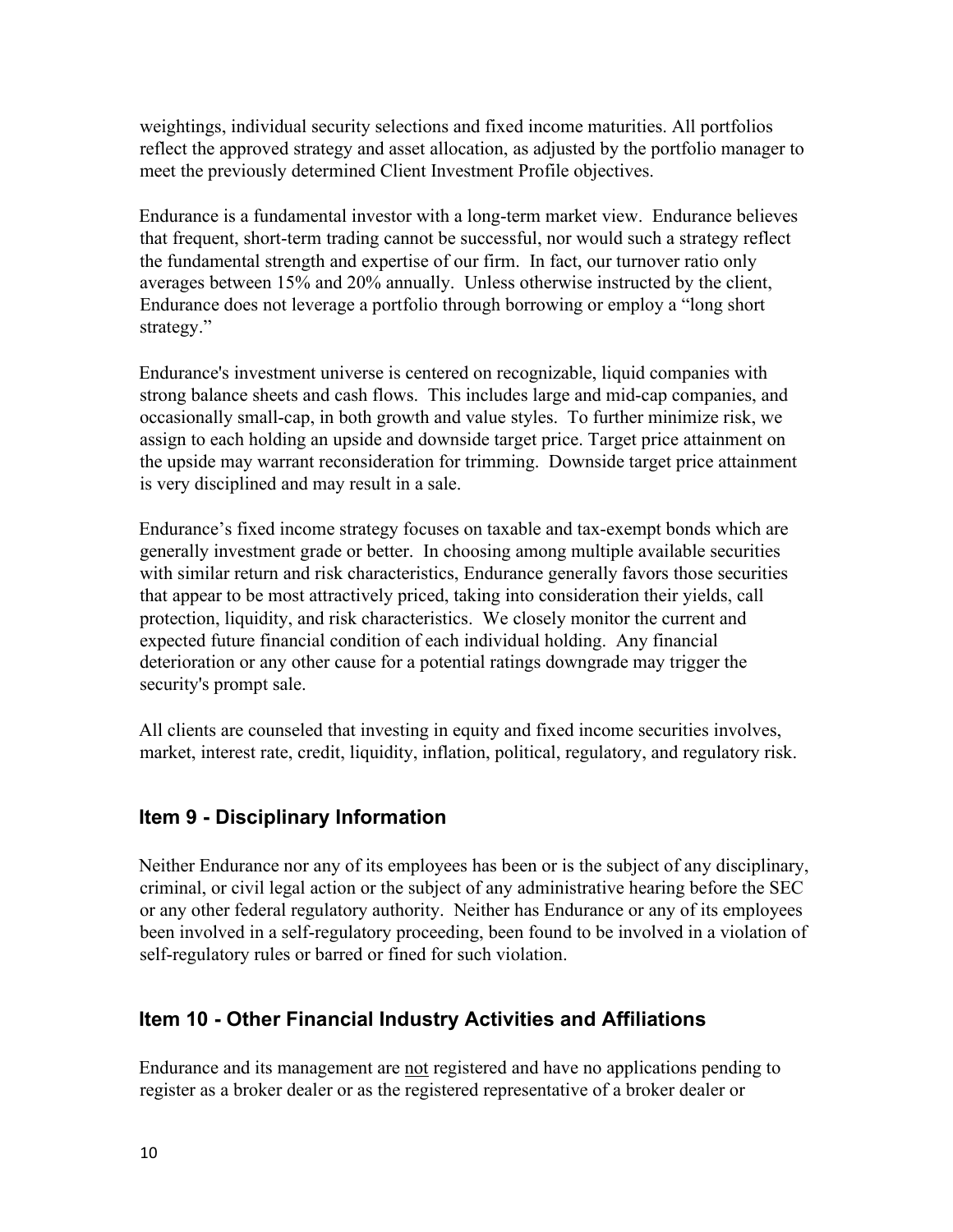as a future commission's merchant, a commodity pool operator, a commodities trading advisor, or as associated person in any of these types of entities.

Endurance and its management do not have an arrangement or relationship with any of the following:

- A broker-dealer, municipal securities dealer or government securities dealer;
- An investment company or other pooled investment vehicle;
- Any other investment adviser or financial planner;
- A futures commission merchant, commodity pool operator or commodity trading advisor;
- A bank or thrift institution; accountant or accounting firm;
- A lawyer or law firm;
- An insurance company or agency;
- A pension consultant;
- A real estate broker or dealer; or,
- A sponsor or syndicator of limited partnerships.

Endurance does not recommend or select other investment advisers to its clients.

#### **Item 11 - Code of Ethics, Participation or Interest in Client Transactions and Personal Trading**

As a Registered Investment Advisor, Endurance serves the "Best Interests" of the client and cannot negotiate away, nor can the client waive, this fundamental fiduciary duty. Endurance and its employees have the fiduciary obligation of a duty of care, a duty of loyalty and a duty to follow their client's instructions.

We have adopted a Code of Ethics that establishes the fundamental principles of conduct and professionalism expected by all personnel in discharging their duties. Our Code requires that we conduct all advisory services in an ethical fashion and encourages us to meet not only the technical requirements but also the spirit of our Code. We have a duty of care, loyalty, and honesty. We must act in the best interest of our clients. Our Code requires us to comply with all federal securities laws. In addition, we are prohibited from defrauding, misleading, or manipulating clients in providing our services. Further, we may not favor the interests of one client over another.

We are prohibited from investing with clients in a private business interest or other nonmarketable investment unless prior approval has been obtained from our Chief Compliance Officer. We are prohibited from acting upon insider trading information and may not share any non-public information regarding securities with anyone. We have implemented guidelines regarding personal securities transactions, designed to prevent us from profiting personally, directly, or indirectly, because of knowledge about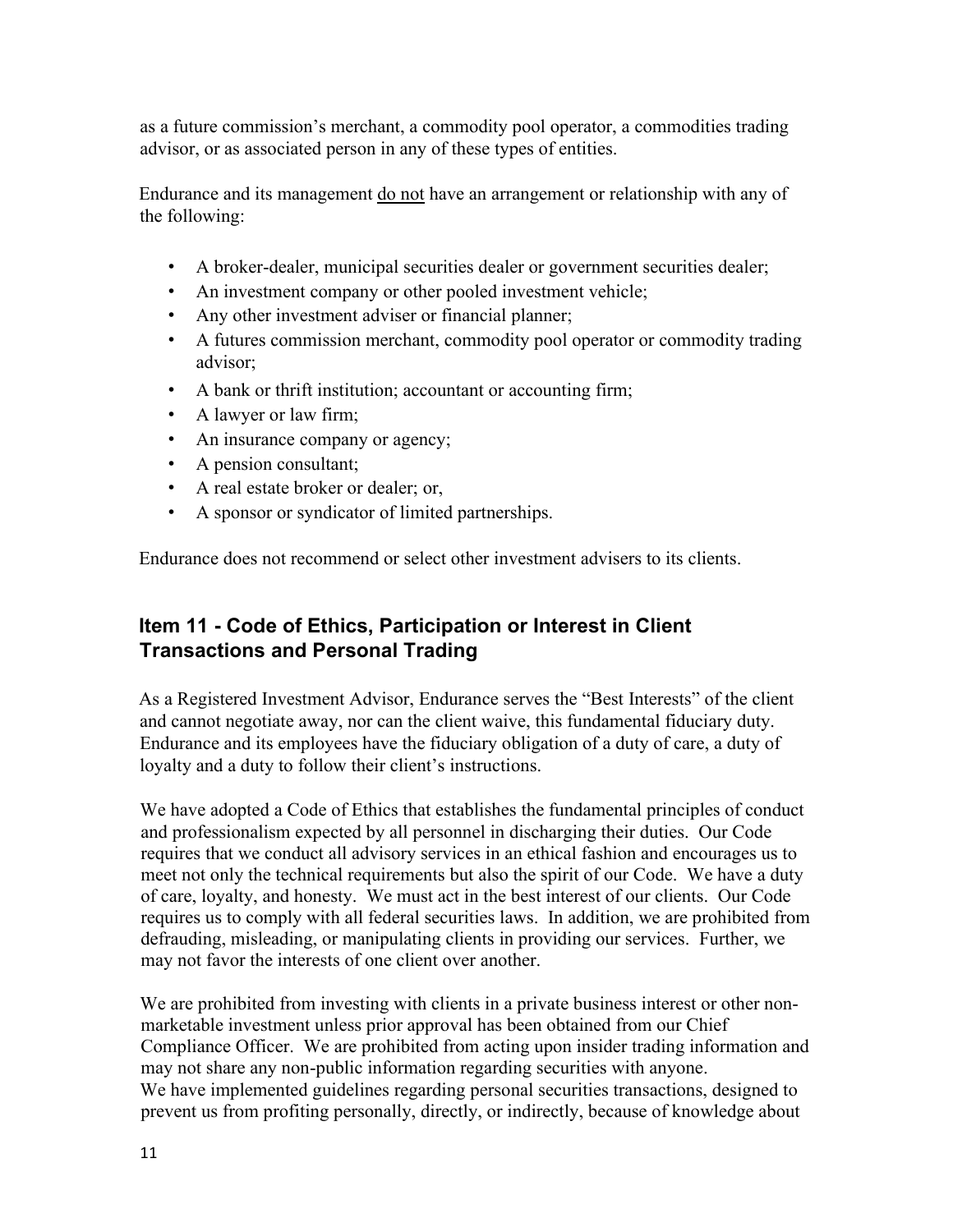a security or transactions. We are prohibited from acquiring securities in an initial public offering without prior written approval. We may at times buy or sell securities that are also held by clients. Client orders are given priority over ours. Our personal trading is reviewed by our Chief Compliance Officer.

A copy of our Code of Ethics is available upon request.

#### **Item 12 - Brokerage Practices**

When you sign our standard Investment Advisory Agreement and become a client, Endurance receives discretionary investment authority from you. This discretionary authority allows us to determine when securities should be bought and sold, the number of shares to be bought or sold, which broker or dealer should be used for the transaction, and the commission rate to be paid. This discretion permits Endurance's portfolio managers to take advantage of market conditions and provide the best execution.

Following a recent brokerage industry trend, Fidelity Investments, has adopted a \$0 equity commission trade policy. This \$0 equity commission structure has significantly reduced or eliminated equity, including ETFs, commission expenses for our clients when equity trades are executed with Fidelity. However, the new commission schedule only applies to our clients who have an account more than \$1 million or have signed up for electronic delivery (eDelivery) of statements.

Not all of Endurance's equity trades are executed with Fidelity. It is Endurance's policy to select certain other brokers to execute client transactions in a manner that is consistent with the best interests of our clients and to employ a trading process that attempts to maximize the value of each of our client's portfolios. In carrying out this responsibility, Endurance considers the full range and quality of a broker's services including, among other things, execution capabilities, financial responsibility, responsiveness, and the quality of the broker's research. Therefore, the "Best Execution" of your trades consists of more than just achieving the lowest commission cost. Because of these considerations, our client's periodically see commission charges on equity trades even if they have selected eDelivery. Since the research we receive impacts our decisions surrounding our ongoing investment strategy and asset allocations, all our clients benefit from this policy.

When the Investment Committee recommends a change in strategy or asset allocation for all accounts, Endurance aggregates (bundles) purchases or sales of an individual stock or bond into one trade representing the various underlying accounts. Although an aggregated or block equity trade has the same transaction cost as a smaller trade, it may receive a better execution price and is a simpler trade for the broker and the custodian to process than a larger number of smaller trades. In the case of an investment grade, fixed income security, the larger the amount of the trade, the better the execution price will be for our clients.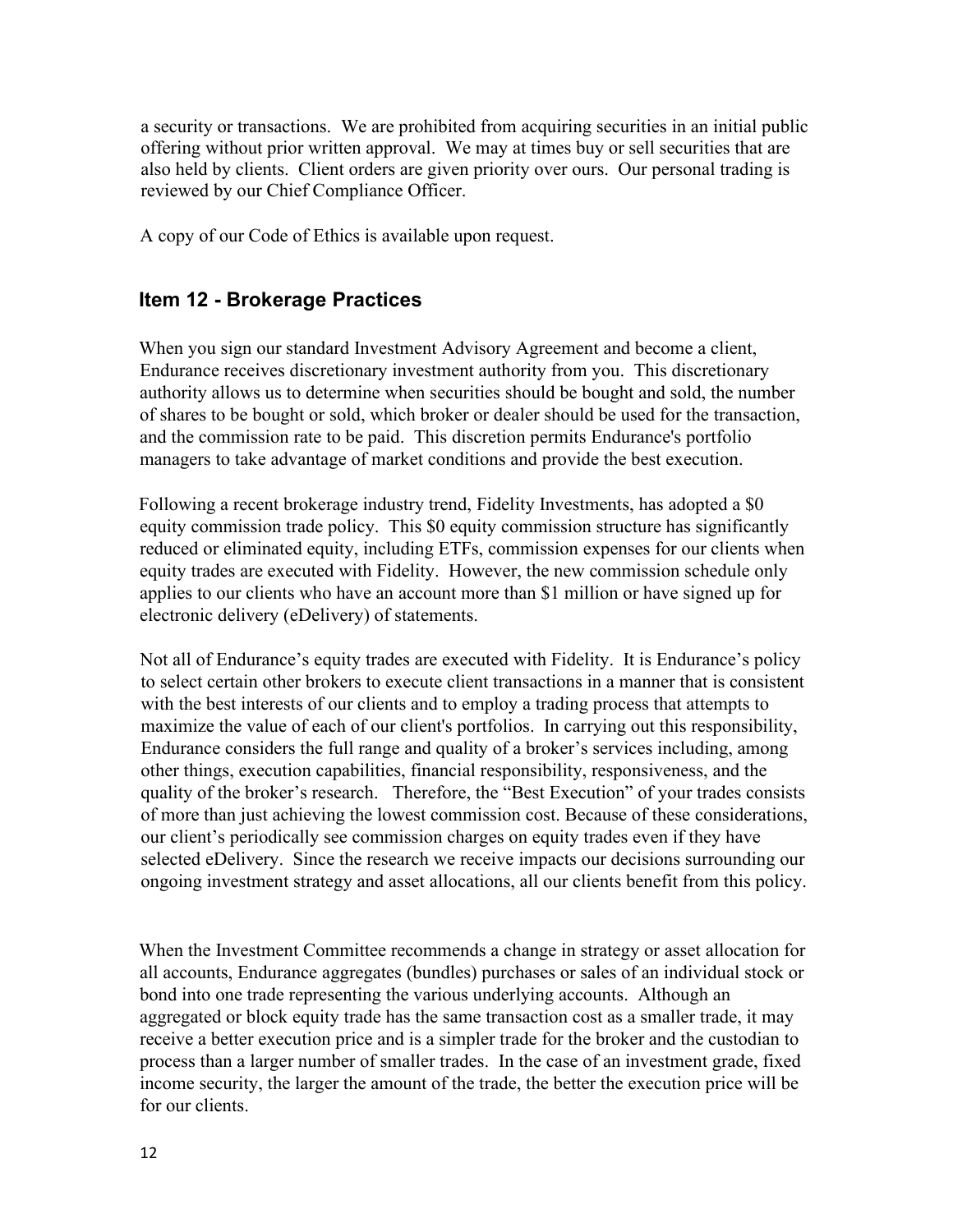In the case of an individual investment account, small trades are often required to change asset allocation, to raise cash or respond to a change in a client's circumstances. The commission on this trade is on the same basis as a block trade. In the case of a fixed income security, small blocks are carefully managed to avoid significant price concessions.

We receive client referrals from a variety of sources including broker-dealers. Endurance does not directly or indirectly compensate any of these unsupervised sources or recommend or direct client transactions to broker-dealers because of these client referrals.

#### **Item 13 - Review of Accounts**

As a part of your initial interview when you establish a relationship with Endurance, your portfolio manager develops with you your Client Investment Profile, your objectives for growth, income, capital appreciation, risk tolerances, balancing capital preservation and growth, tax requirements and any other restrictions/requirements you wish. Your account will be reviewed with you by your portfolio manager at least annually. Additional periodic reviews may be held if there is a significant capital addition to or withdrawal from your account, or if your circumstances change. At each review, your Client Investment Profile is reviewed with you to make sure it still reflects your goals.

At the time of your portfolio review, a report prepared by Endurance shows your current investment positions, cost basis, market value and yield, together with performance data for your account as compared with certain, selected, relevant, standard indices. Charts may often be used to explain your portfolio's asset allocation, which you can then compare to your specific investment guidelines. Since the listing of securities presented in this review report is not the official custodial report, we recommend to you in writing that you validate the information we present with that of the custodian, as of the same date. Any discrepancies are reported immediately to the Endurance Chief Compliance Officer.

The Investment Committee approves all client security holdings except restricted stock positions and positions which the client has requested be retained. As a part of the weekly Investment Committee process, security holdings in all accounts are reviewed. Changes in market outlook, the relative attractiveness of one security over another, or changes in the circumstances of a particular company, for instance, may change the investment strategy and/or the recommended holdings and/or the recommended asset allocations.

At least quarterly, all clients receive from their custodian a complete statement of all securities held, their original cost and market value, all trades during the period, all cash debits and credits, and a variety of other information provided by the "qualified" custodian. More frequent custodial reports are usually available by request or online after the client has provided the necessary log in information.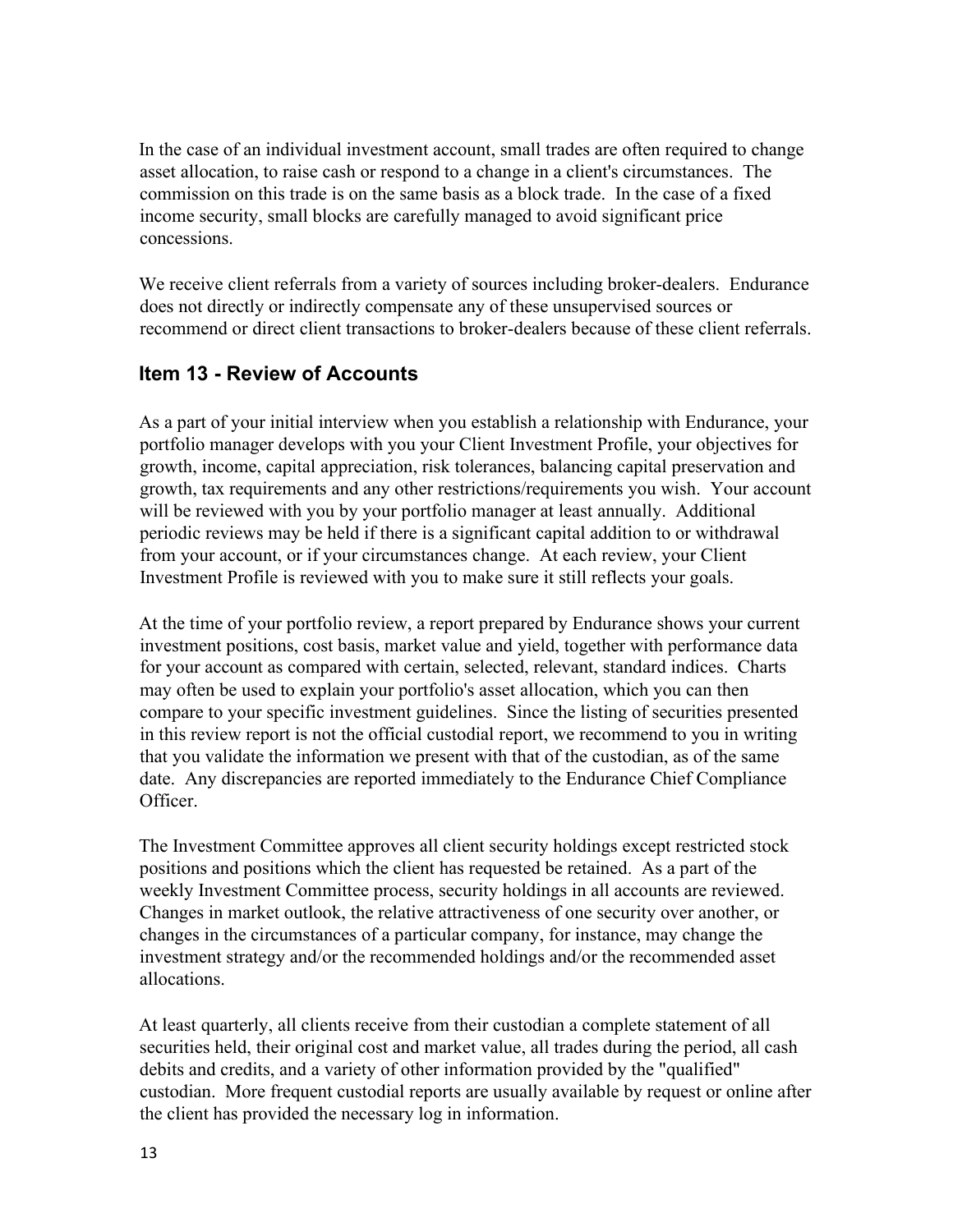#### **Item 14 - Client Referrals and Other Compensation**

Economic and market information is gathered by Endurance from many sources.

- Proprietary research for trading activity; or
- Certain professional periodical subscriptions and other subscriber services.

Client referrals come from a variety of sources including clients, friends, lawyer, and accountants. Endurance does not directly or indirectly compensate any of these unsupervised sources for these client referrals.

#### **Item 15 - Custody**

Custody is defined as holding, directly or indirectly, client funds or securities, or having any authority to obtain possession of them. Since all client funds and securities are maintained with a qualified custodian, we do not take physical possession of any client assets. However, under current interpretations of applicable SEC rules, our firm is deemed to have constructive custody of certain client assets due to the authority granted us through standing letters of authorization, the direct debit of fees from client accounts, or other similar authorizations. Every client will receive at least quarterly statements directly from their account custodian(s). To ensure that all account transactions, holdings, and values are correct and current, we urge clients to carefully review these statements for accuracy. Should you notice any discrepancies, or you do not receive your custodial account statement, please notify us and/or your custodian, as soon as possible."

#### **Item 16 - Investment Discretion**

Under the standard Investment Advisory Agreement which the client and Endurance sign, it is stated that:

"Endurance shall manage your portfolio with full discretion in accordance with your stated investment objectives, as stipulated in your Client Investment Profile, with its best judgment and based upon the information available to it."

Occasionally, a client may request that a certain type or group of securities not be purchased for their account. This request is made a part of the client's investment restrictions record and will be honored by Endurance.

Endurance does accept large non-discretionary accounts on a negotiated fee basis.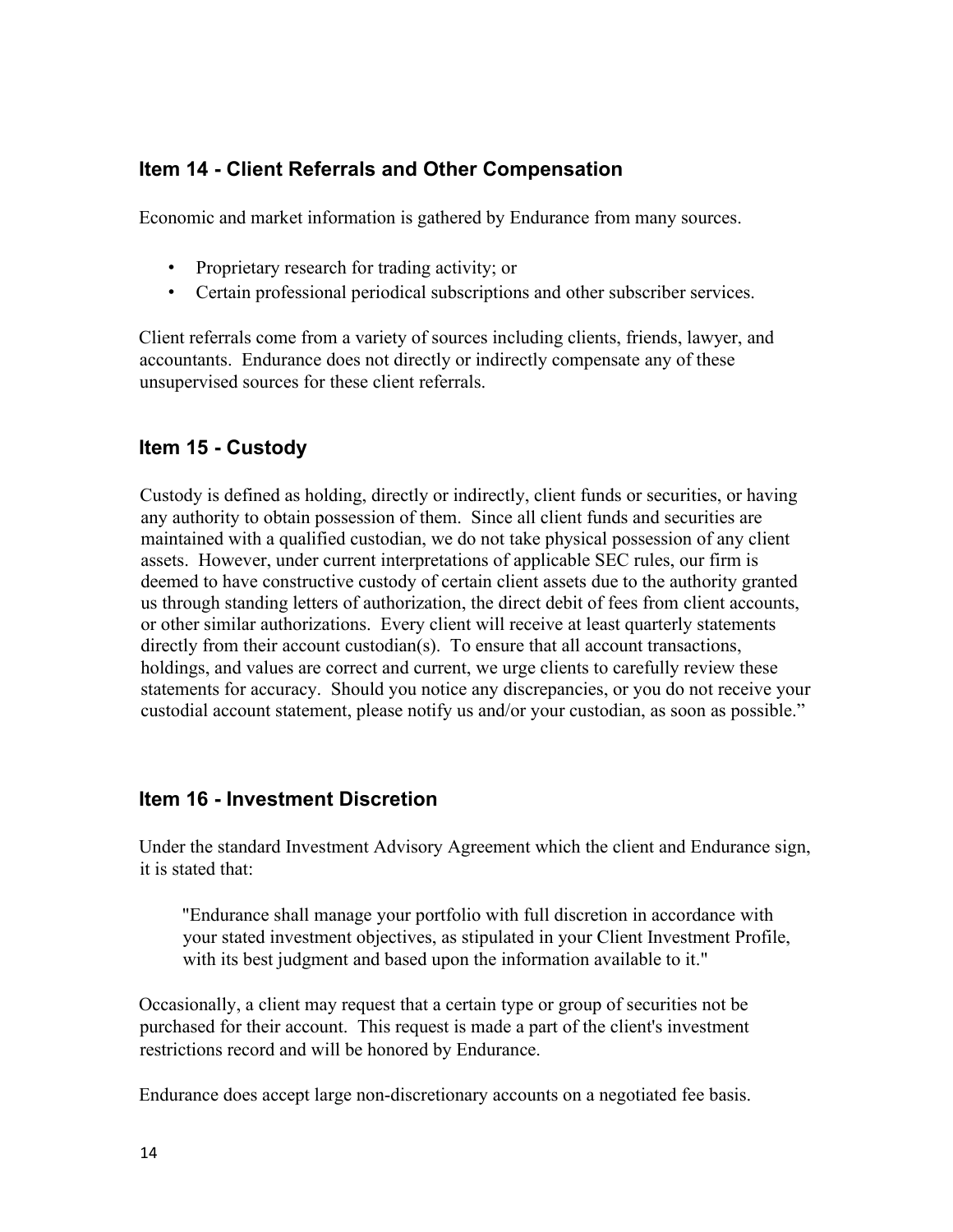#### **Item 17 - Voting Client Securities**

Unless otherwise directed by a client, Endurance assumes the responsibility for voting all client proxies with fiduciary duty of care and the responsibility to represent the best interests of the client.

To comply with and meet its fiduciary responsibilities, the Company has adopted proxy voting guidelines which, it believes, represents the best interests of all clients. These guidelines shall remain subject to revision from time to time in furtherance of the interests of the clients and the Company. Given the number of and often the complexities of these proxies, the Company has contracted with Egan Jones, after evaluating its services and expertise, to guide the Company in its proxy voting. Egan Jones' voting guidelines are essentially the same as those of the Company and they are compared with those of the Company annually.

If notified in writing by the client to vote a company's shares in a particular manner, the portfolio manager will instruct Egan Jones to vote accordingly.

If Egan Jones notifies Endurance that it has a conflict of interest, Endurance will vote the proxy. If Endurance and the portfolio manager(s) have a conflict of interest also, the portfolio manager will notify the client(s) to:

- 1. Obtain written instructions from the client on how to vote the proxy; or,
- 2. Obtain written consent to vote the proxy from the client after disclosing to the client the nature of the conflict.

Your investment advisor will provide a concise summary of the Company's proxy voting process if requested.

#### **Item 18 – Financial Information**

Endurance has no financial commitment that impairs its ability to meet its contractual and fiduciary commitments to its clients and has not been the subject of a bankruptcy proceeding.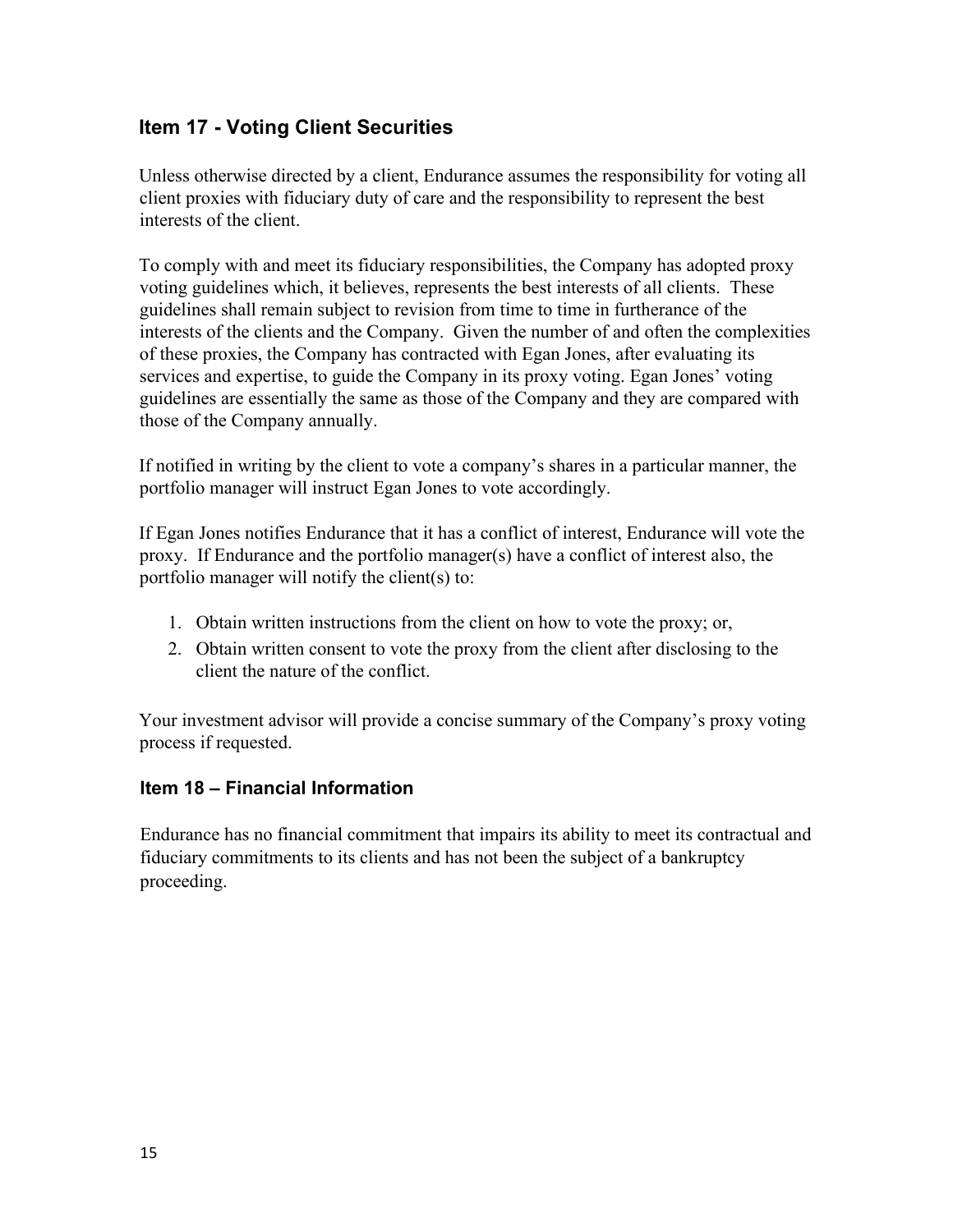# **Endurance Wealth Management, Inc.**

101 Dyer Street, 4th Floor Providence, RI 02903-7104 Phone: 401-854-0993

831 Lakeside Drive Carbondale, CO 81623 Phone: 970-948-3964

Endurancewealth.com

01/12/2022

This brochure provides information about the qualifications and business practices of Endurance Wealth Management, Inc. If you have any questions about the contents of this brochure, please contact J. Michael Costello, President, Endurance Wealth Management, Inc. at 401-854-0993 or by email mcostello@endurancewealth.com, or Karin I. Coulter, Chief Compliance Officer at 401-854-0993 or by email kcoulter@endurancewealth.com.

The information in this brochure has not been approved or verified by the United States Securities and Exchange Commission or by any state securities authority.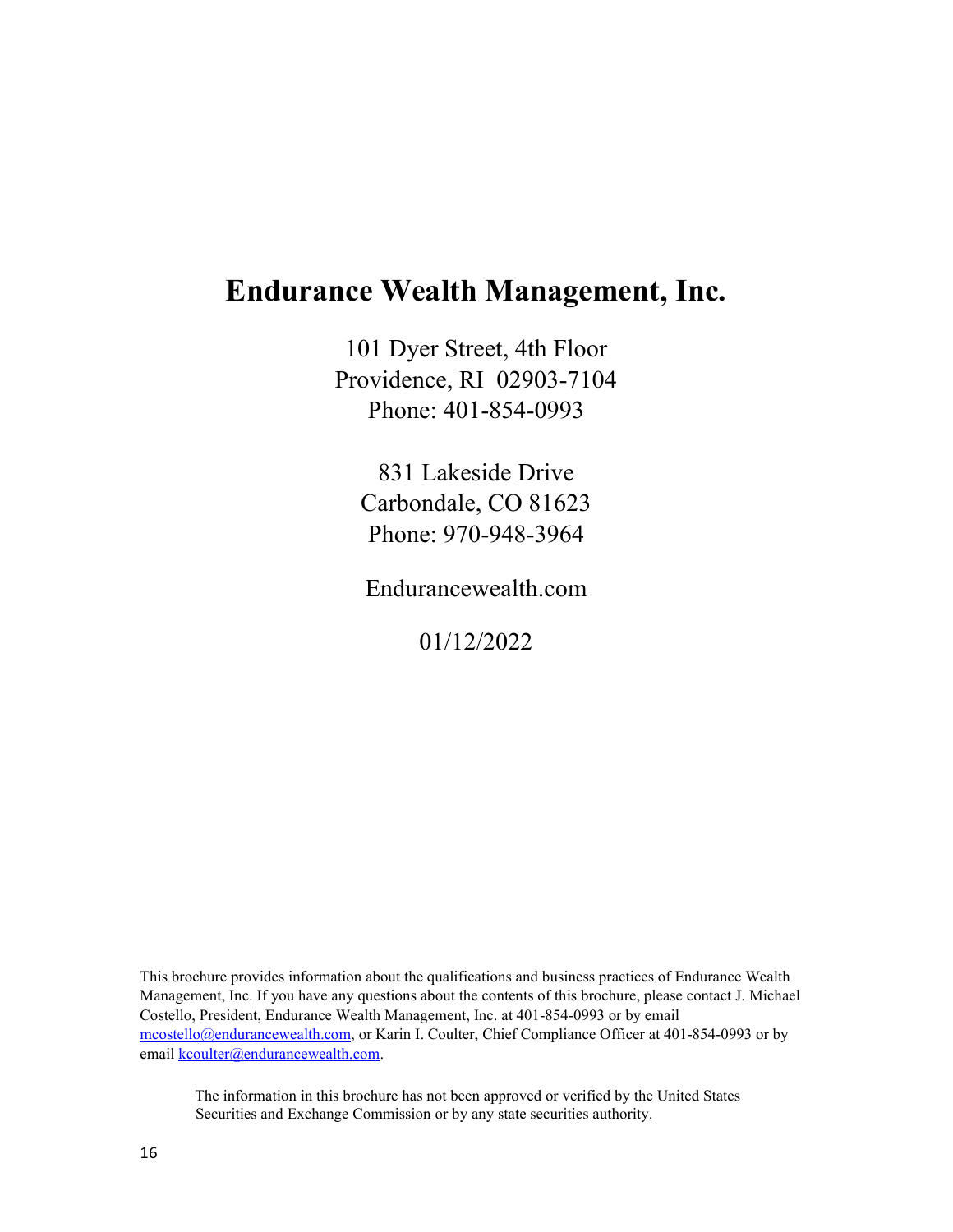Additional information about Endurance Wealth Management, Inc. is also available on the Internet at www.advisorinfo.sec.gov.

### **Part 2B - Brochure Supplement**

#### **Item 1 – Cover Page**

The Investment Committee is composed of the members of the Research Department and all portfolio managers.

#### **Item 2 - Background and Business Experience**

 **J. Michael Costello, CFA® , President of Endurance Wealth Management, Inc**. Mike, born in 1963, earned his Bachelor of Arts degree from Boston College in 1986 and his Chartered Financial Analyst certification in 1992. Mike has over 30 years of investment management experience with Dru Stock, Inc., Fleet Investment Advisors, The Providence Group, as a principal with Baldwin Bros., Inc., and as President of Endurance.

 **John J. Webber, Investment Research Director.** Born in 1947, John earned his Bachelor of Science degree at Boston College in 1969 and his Master's in Business Administration at Bryant College in 1975. John has over 42 years of investment research experience with Criterion Capital, Fleet Investment Advisors, Baldwin Bros., Inc., and Endurance.

 **Peter J. Corsi, Senior Portfolio Manager.** Peter, born in 1964, earned his Bachelor of Arts degree from Princeton University in 1986 and his Master's in Business Administration in 2001 from Boston University. Peter has had over 30 years of varied, broad market experience with Citibank NA Capital Markets, the Industrial Bank of Japan, Thompson Financial, Brook Venture Partners-Federal Street Capital, as Chief Global Financial Analyst with Currency Network, Inc., Baldwin Bros., Inc., and Endurance.

 **Donald J. Clarke, CFP®, Portfolio Manager.** Don, born in 1970, earned his Bachelor of Arts in Business Administration and Economics at Skidmore College in 1992 and has over 20 years of broad market experience with AXA Advisors, Sunset Trading, Mass Mutual, Arlen Corporation, and Endurance.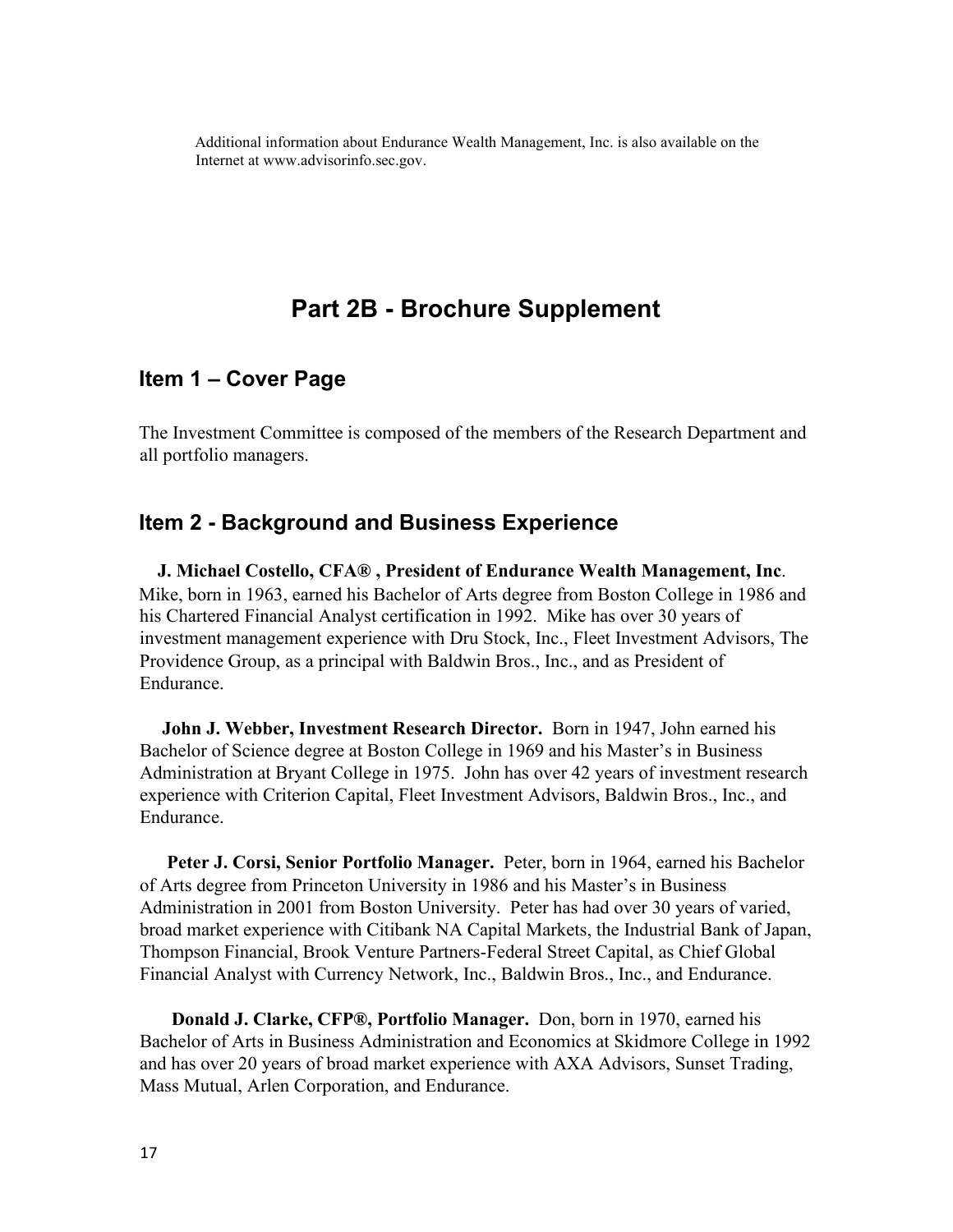**Margaret (Peggy) R. Corcillo, Portfolio Manager & Research Analyst.** Peggy, born in 1963, earned her Bachelor of Arts in Economics from the College of William and Mary and has over twenty years of fundamental research analysis experience across many industries and sectors for institutional investors and mutual fund companies including Ehrlich Meyer & Associates, and Iridian Asset Management.

 **Karin I Coulter, Portfolio Manager and Chief Compliance Officer. Karin,** born in 1970**,** earned her Bachelor of Science degree at Roger Williams University and her Master's in Business Administration in 1995 at Salve Regina University. Karin has over 20 years of fixed income and equity experience including four years as a high yield bond trader with Putnam Investments and thirteen years with Weybosset Research, and Management, LLC. as a fixed income and securities analyst.

#### **Item 3 – Disciplinary Information**

Neither Endurance nor any of its supervised employees has been or is the subject of any disciplinary, criminal, or civil action; the subject of any administrative hearing before the SEC or other federal regulatory authority or involved in a self-regulatory proceeding, found to be involved in a violation of self-regulatory rules or barred or fined for such violation.

#### **Item 4 – Other Business Activities**

No Endurance employee is involved in any other investment related businesses, receives any compensation based on the sale of securities or other investment products or receives more than ten percent  $(10\%)$  of their income from any other non-investment business related activities.

#### **Item 5 – Additional Compensation**

Neither Endurance nor any of its supervised employees is compensated based on a share of capital gains or capital appreciation realized, or performance -based fees or any other kind of fee or service arrangement. Nor do Endurance supervised employees receive any economic benefit from sales rewards or other prizes the individual may receive and bonus based in part on the number of sales, client referrals, or new accounts, not including regular bonuses.

#### **Item 6 – Supervision**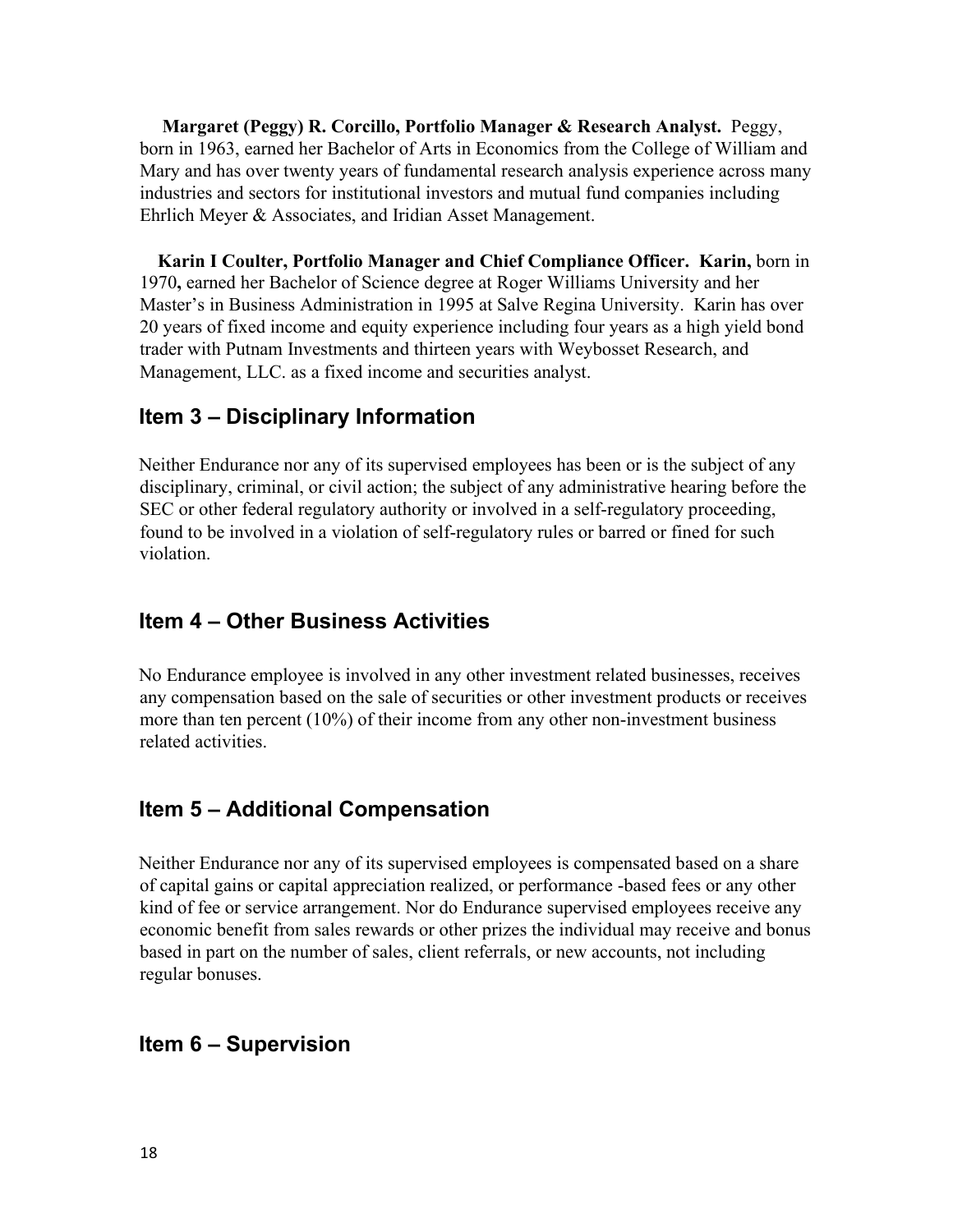All activities are supervised by Endurance Wealth Management's Managing Partner, Michael Costello. All compliance activities are supervised by Endurance Wealth Management's Chief Compliance Officer, Karin Coulter.

Advisory clients may contact Michael Costello or Karin Coulter directly.

Michael Costello, Managing Partner, at 401-854-0993 or email [mcostello@endurancewealth.com.](mailto:mcostello@endurancewealth.com)

Karin Coulter, Chief Compliance Officer, 401-854-0993 or email [kcoulter@endurancewealth.com](mailto:kcoulter@endurancewealth.com)

The **CHARTERED FINANCIAL ANALYST, CFA**® is a professional designation issued by the CFA Institute. It is a recognized distinction in the investment management profession and is held by over 167,000 professionals globally.

To attain the right to use the CFA® designation, an individual must satisfactorily fulfill the following requirements:

- Education Complete required three levels of curriculum and pass each level's examination;
- Experience Have a minimum of four years of investment related work experience, a bachelor's degree or;
- Apply Submit letters of professional reference and complete application and dues; and
- Ethics Complete a Professional Conduct Statement.

 $\overline{\mathcal{L}}$  , and the contribution of the contribution of  $\overline{\mathcal{L}}$ 

Individuals who earn the designation may volunteer to complete the following ongoing education in maintaining the designation:

• Continuing Education – Individuals with the designation must satisfy a minimum of 20 hours of continuing education every year with two hours in Standards, Ethics, and Regulations.

The **CERTIFIED FINANCIAL PLANNER™, CFP®** and federally registered CFP (with flame design) marks (collectively, the "CFP® marks") are professional certification marks granted in the United States by Certified Financial Planner Board of Standards, Inc. ("CFP Board").

The CFP® certification is a voluntary certification; no federal or state law or regulation requires financial planners to hold CFP® certification. It is recognized in the United States and several other countries for its (1) high standard of professional education; (2) stringent code of conduct and standards of practice; and (3) ethical requirements that govern professional engagements with clients. Currently, more than 62,000 individuals have obtained CFP® certification in the United States.

To attain the right to use the CFP® marks, an individual must satisfactorily fulfill the following requirements:

• Education – Complete an advanced college-level course of study addressing the financial planning subject areas that CFP Board's studies have determined as necessary for the competent and professional delivery of financial planning services and attain a bachelor's degree from a regionally accredited United States college or university (or its equivalent from a foreign university). CFP Board's financial planning subject areas include insurance planning and risk management, employee benefits planning, investment planning, income tax planning, retirement planning, and estate planning

• Examination – Pass the comprehensive CFP® Certification Examination. The examination, administered in 10 hours over a two-day period, includes case studies and client scenarios designed to test one's ability to correctly